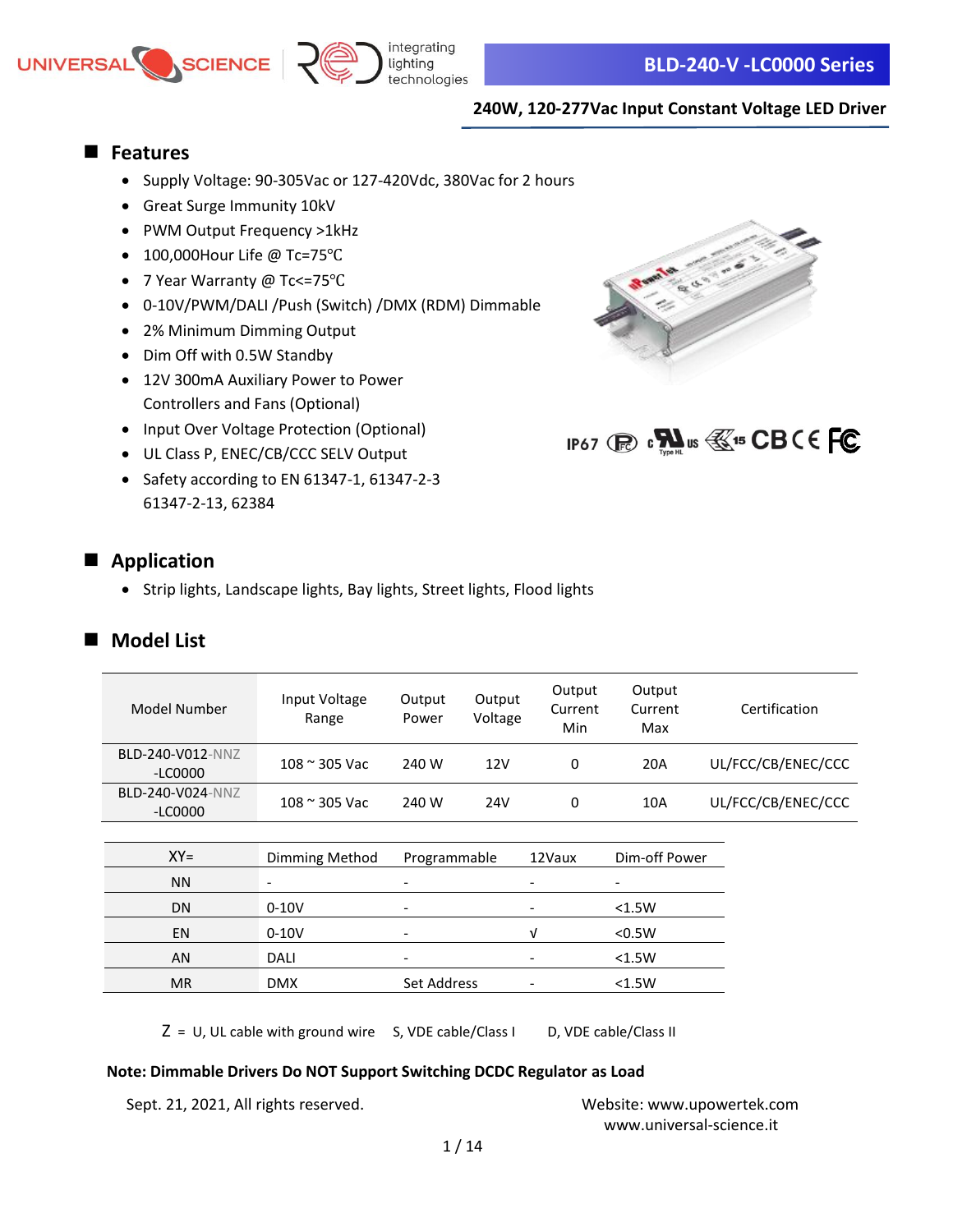



# ■ **Technical Data**

| Input Voltage                | 108 $\sim$ 305Vac or 127V-420Vdc, 380Vac for 2 hours                               |  |
|------------------------------|------------------------------------------------------------------------------------|--|
| Input Frequency              | $47 - 63$ Hz                                                                       |  |
| Power Factor                 | >0.9@60-100%load, refer to PF vs. Load curve                                       |  |
| <b>THD</b>                   | <15%@60-100%load, refer to THD vs. Load curve                                      |  |
| <b>Input Current</b>         | 2.2Amax@120Vac & Full-Load,                                                        |  |
|                              | 1.1Amax@220Vac & Full-Load                                                         |  |
| Inrush Current               | 65A peak, 1.2ms duration, <0.25A2s@230Vac, Cold Start                              |  |
|                              | 70A peak, 1.3ms duration, < 0. 5A2s@277Vac, Cold Start                             |  |
| Leakage Current              | 1mA max @277Vac 60Hz, UL8750,0.75mAmax @240Vac 50Hz, IEC61347-1                    |  |
| Input Under Voltage          | Shut down and auto-restart                                                         |  |
| Input Over Voltage           | *Optional: Shutdown @320Vac                                                        |  |
| <b>Surge Protection</b>      | Line to line 6kV, line to ground 10kV, IEC 61000-4-5                               |  |
| <b>Voltage Accuracy</b>      | ±3%Vo                                                                              |  |
| Setup Time                   | $1.2s$ max.                                                                        |  |
| Output Overshoot             | 10% Vo, max.                                                                       |  |
| <b>Output Over Current</b>   | 120% lo, typ.                                                                      |  |
| <b>Short Circuit</b>         | Auto recovery. The output recovers when short is removed.                          |  |
| Over Temperature             | Turn off the output when Tc≧105±10°C;                                              |  |
|                              | Auto Recovery When Tc≦70±10°C                                                      |  |
| <b>Operating Temperature</b> | Case Temperature Tc=-40 $\degree$ C $\sim$ +90 $\degree$ C; 10%RH $\sim$ 100%RH    |  |
| <b>Storage Temperature</b>   | $-40^{\circ}$ C $\sim$ +85 $^{\circ}$ C: 5%RH $\sim$ 100%RH                        |  |
| <b>MTBF</b>                  | ≥280,000 hours, 75°C case temperature (MIL-HDBK-217F)                              |  |
| Lifetime                     | ≥100,000 hours, 75°C case temperature, refer to life vs. To curve                  |  |
| Case Temperature             | 90°C max, marked in the Tc point of label                                          |  |
| Dimension                    | 6.38x2.67x1.51 by inch (body), 7.40x2.67x1.51 by inch (endcaps included)           |  |
|                              | 162.0x68.0x38.5 by mm (body), 188.0x68.0x38.5 by mm (endcaps included)             |  |
| Net Weight                   | 700g                                                                               |  |
| Packing                      | 25pcs, 21kg per carton, carton size: 490x370x230mm                                 |  |
|                              | Notes: Unless specified, all the test results are measured in 25% room temperature |  |

Notes: Unless specified, all the test results are measured in 25℃ room temperature.

# ■ **Dimming**

| Parameter                    | Min.          | Typ.       | Max.                |
|------------------------------|---------------|------------|---------------------|
| <b>Vdim Sourcing Current</b> | 200uA         | 300uA      | 450uA               |
| Vdim Allowed Input Voltage   | $-20V$        |            | 20V                 |
| 0-10V Dimming Range          | 2% (Vdim=1V)  | Linear     | 100% (Vdim=9~10V)   |
| <b>PWM Dimming Range</b>     | 2% (Duty=10%) | Linear     | 100% (Duty=90-100%) |
| Dim off threshold            | 0.4V or 4%    | 0.5V or 5% | 0.6V or 6%          |
| Dim on threshold             | 0.6V or 6%    | 0.7V or 7% | 0.8V or 8%          |
| PWM High                     | 3.8V          |            | 10 <sub>V</sub>     |
| <b>PWM Low</b>               | 0V            |            | 0.6V                |

Sept. 21, 2021, All rights reserved. Website: [www.upowertek.com](http://www.upowertek.com/)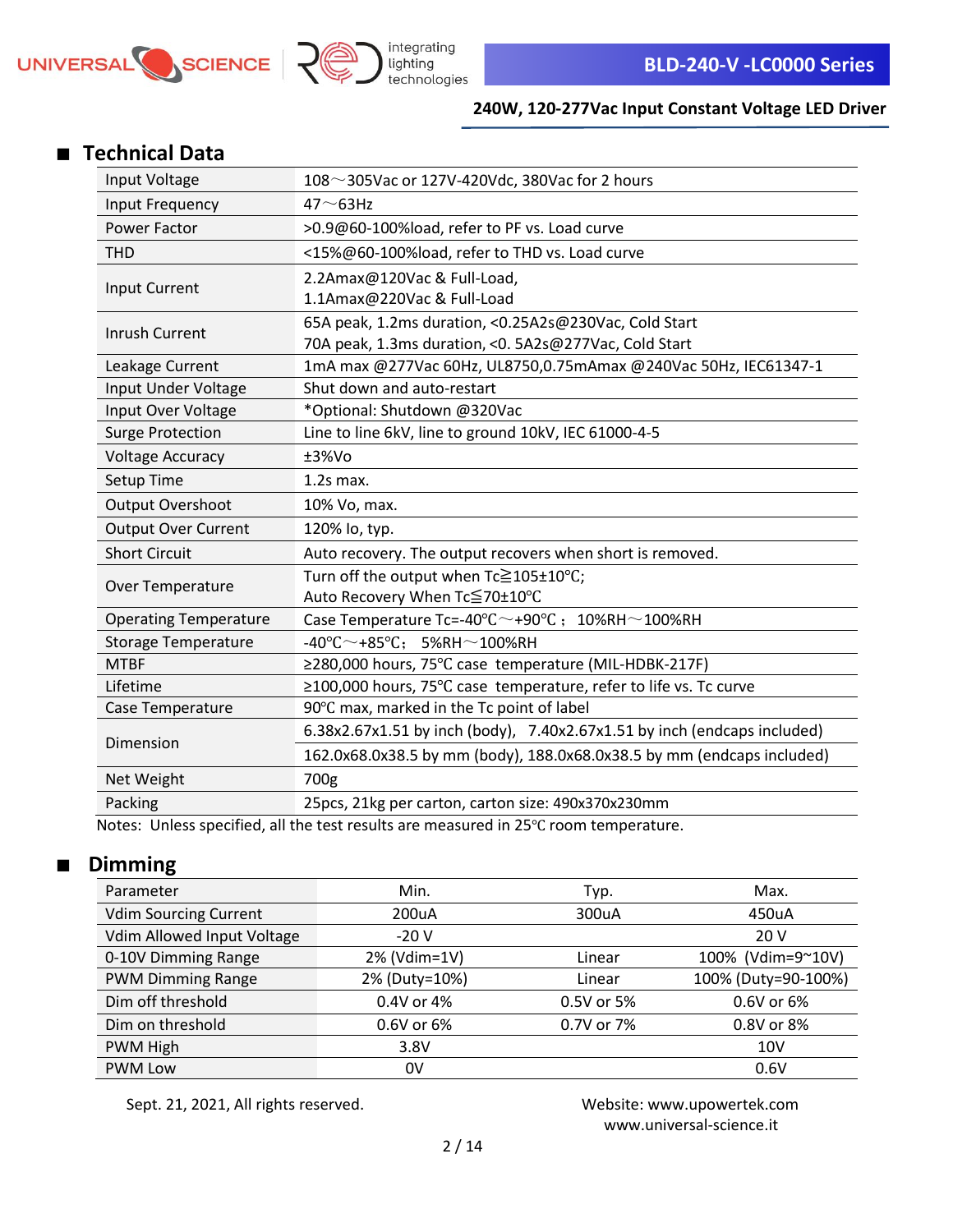



| <b>PWM Frequency</b>              | 300Hz  |          | 2kHz |
|-----------------------------------|--------|----------|------|
| <b>External PWM Controller</b>    | 300uA  |          |      |
| <b>Current Sinking Capability</b> |        |          |      |
| <b>DALI Interface Standard</b>    |        | IEC62386 |      |
| DA1, DA2 High Level               | 9.5    | 16       | 22.5 |
| DA1, DA2 Low Level                | $-6.5$ |          | 6.5  |
| DA1, DA2 Current                  |        |          | 2mA  |





0-10V Dimming Curve

PWM Dimming Curve



### **Dimming Wiring**



### **Push (Switch) Dim**

A short press (50-600 ms) switches the device on or off

A long press (> 600 ms) fades the connected operating device alternately up and down (between 2 and 100%). Up and down slew rate is 20%Io/second.

Long push for 15s to synchronize.



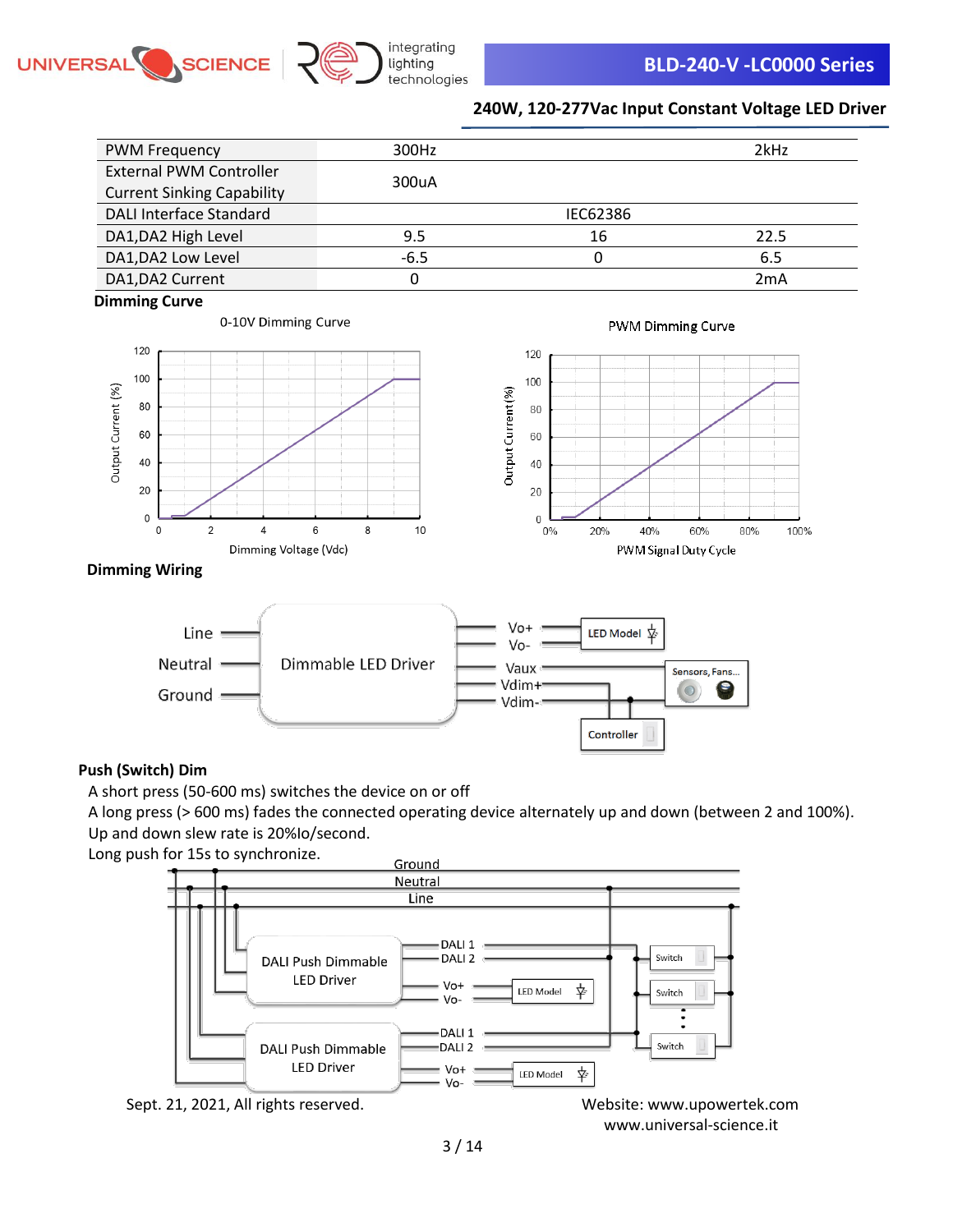

# ■ **Safety/EMC Compliance**

| Safety Standard      | Description                                                                                                              |
|----------------------|--------------------------------------------------------------------------------------------------------------------------|
| <b>UL8750</b>        | Light emitting diode(LED) equipment for use in lighting products                                                         |
| UL1012               | Power units other than class 2                                                                                           |
| IEC 61347-1          | Lamp control gear Part 1: general and safety requirements                                                                |
| IEC 61347-2-13       | Lamp control gear Part 2-13: particular requirement for d.c. or a.c. supplied electronic<br>control gear for LED modules |
| <b>EMI Standards</b> | Description                                                                                                              |
| <b>IEC 55015</b>     | Conducted emission test & radiated emission test                                                                         |
| IEC 61000-3-2        | Harmonic current emissions; Class C                                                                                      |
| IEC 61000-3-3        | Voltage fluctuations & flicker                                                                                           |
| FCC Part 15          | ANSI C63.4:2009 Class B                                                                                                  |
| <b>EMS Standards</b> | Description                                                                                                              |
| IEC 61000-4-2        | Electrostatic discharge (ESD): 8 kV air discharge, 4 kV contact discharge                                                |
| IEC 61000-4-3        | Radio frequency electromagnetic field susceptibility test (RS)                                                           |
| IEC 61000-4-4        | Electrical fast transient (EFT)                                                                                          |
| IEC 61000-4-5        | Surge immunity test                                                                                                      |
| IEC 61000-4-6        | Conducted radio frequency disturbances test (CS)                                                                         |
| IEC 61000-4-8        | Power frequency magnetic field test                                                                                      |
| IEC 61000-4-11       | Voltage dips                                                                                                             |
| IEC 61547            | Electromagnetic immunity requirements applies to lighting equipment                                                      |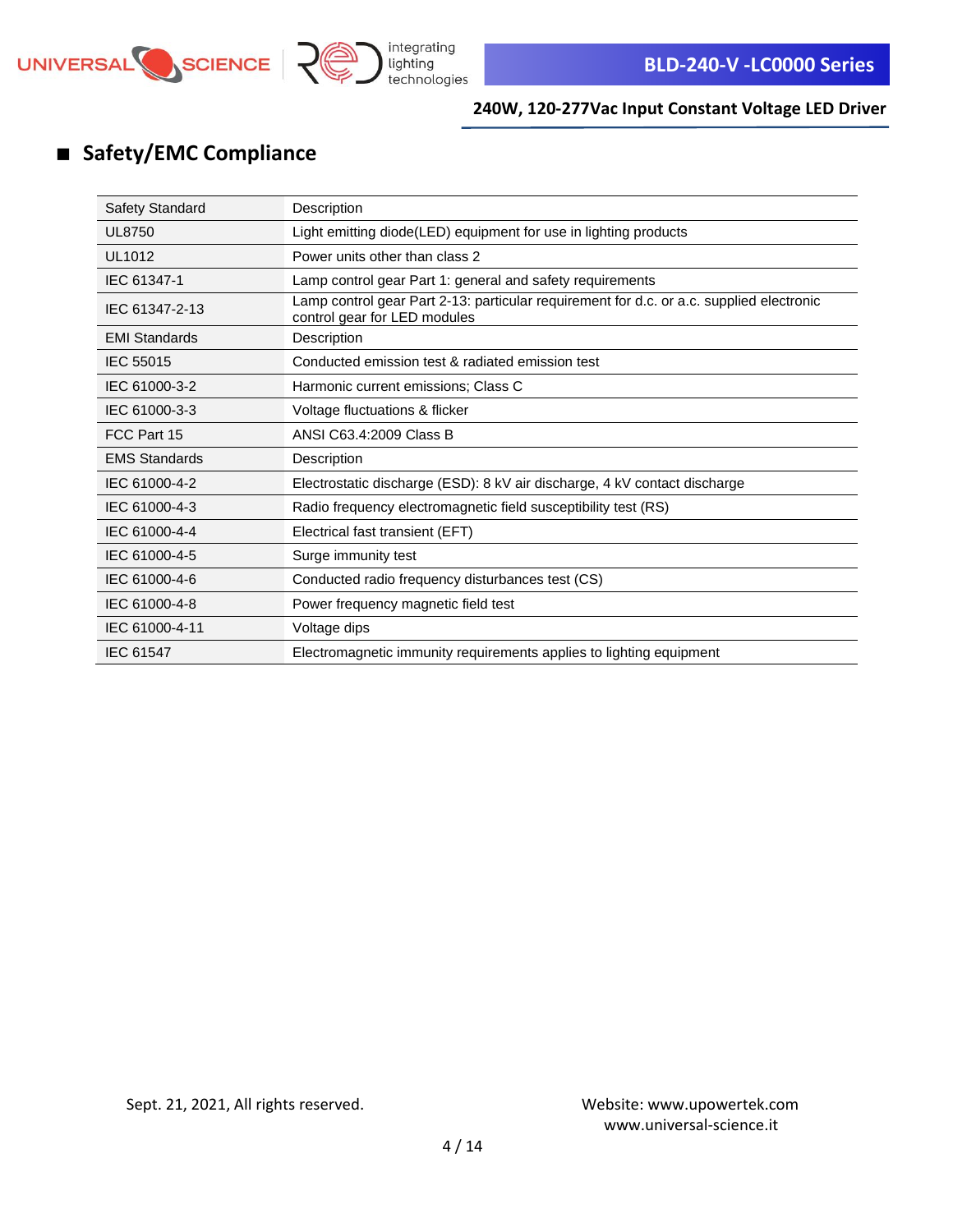

# ■ **Lifetime vs. Case Temperature**



(End of Life: Maximum Failure Rate=10%)

# ■ **Power Factor vs. Load**



Sept. 21, 2021, All rights reserved. Website: [www.upowertek.com](http://www.upowertek.com/)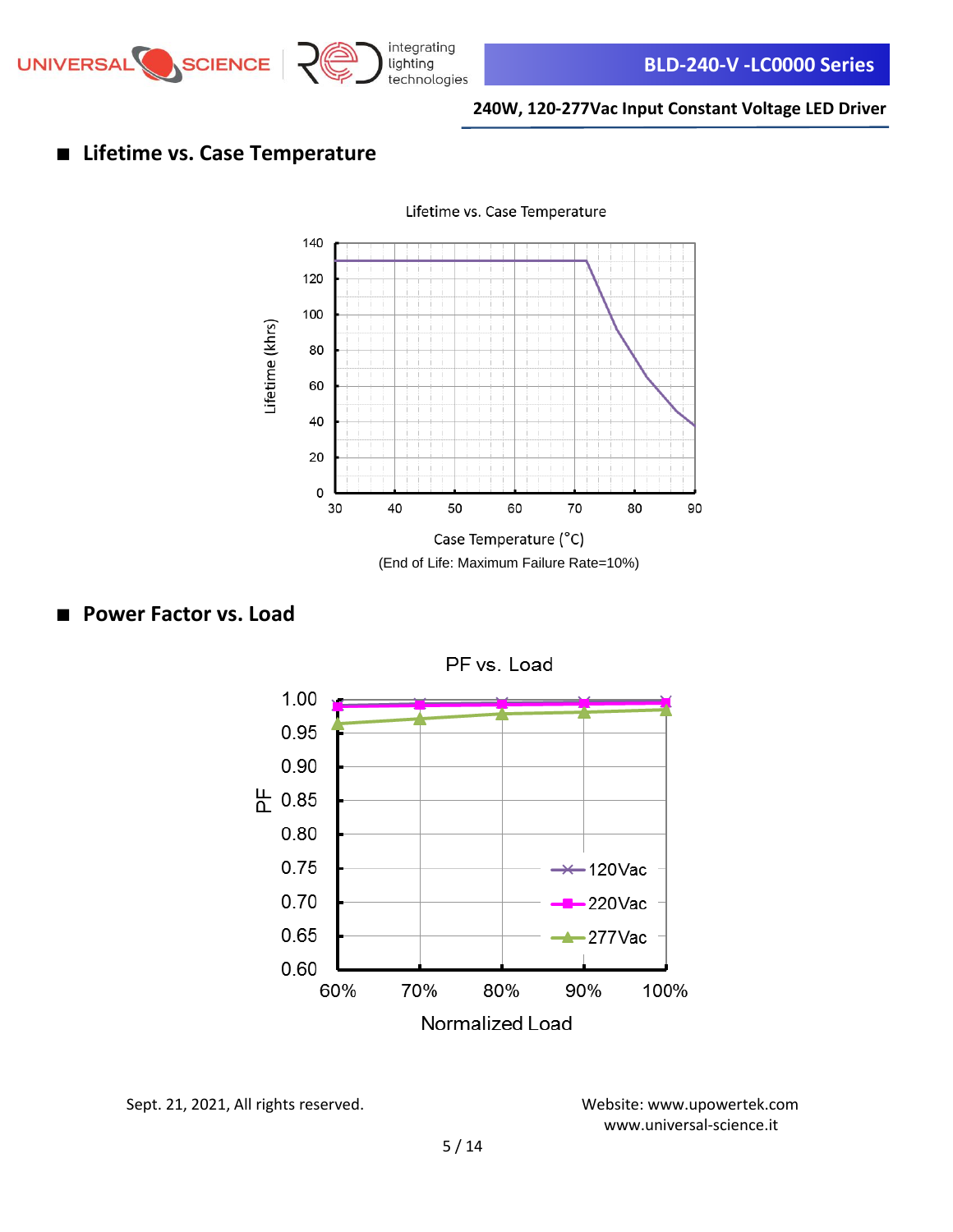

# ■ **THD vs. Load**



■ **Efficiency vs. Load (24V Model)**



Sept. 21, 2021, All rights reserved. Website: [www.upowertek.com](http://www.upowertek.com/)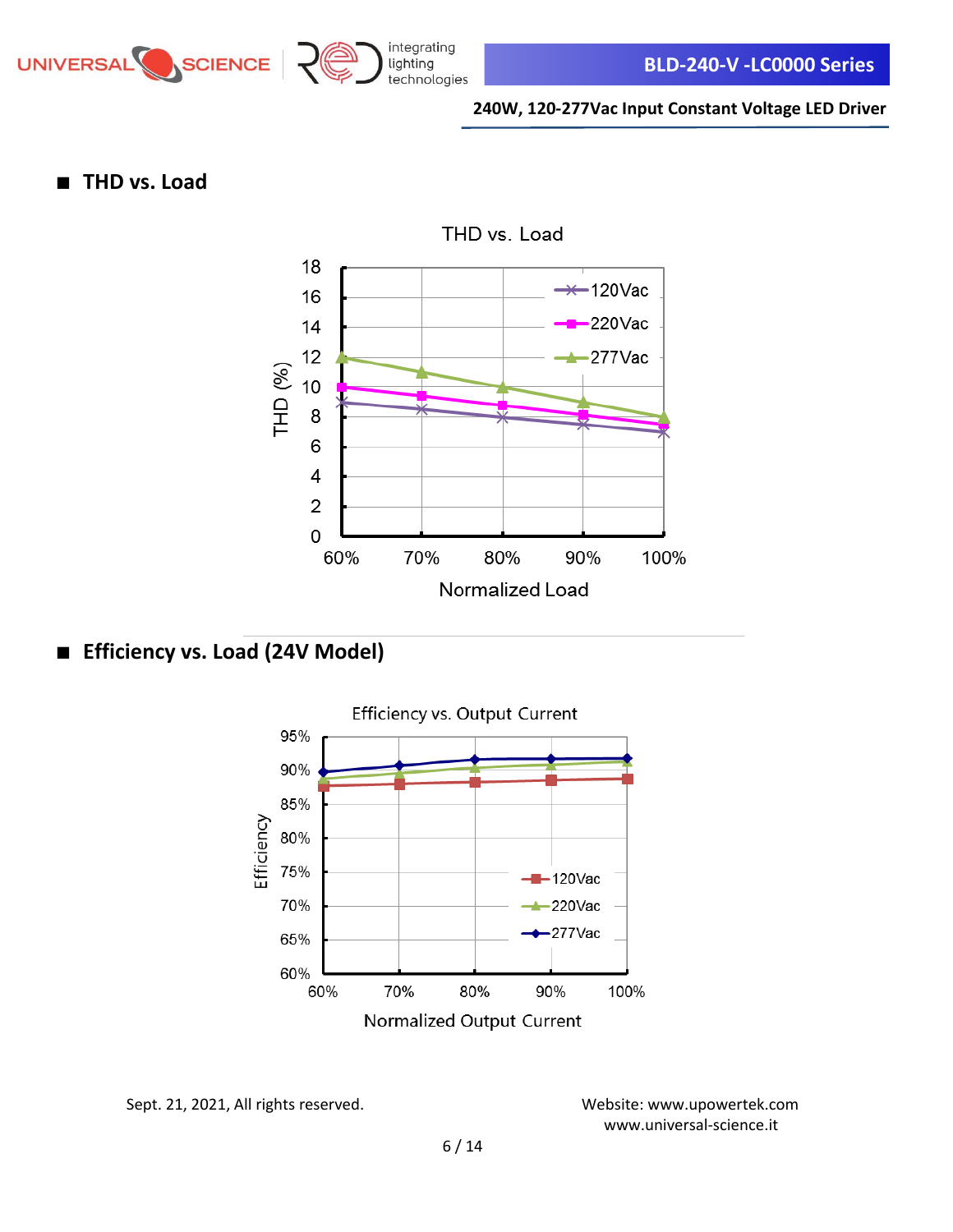

■ **Mechanical Design** - **BLD-240-V012-NNU (UL Cable)** AC IN PUT (UL SJTW  $3 \times 18$ AW G) D C O U TPU T (U L SJTW 2×14AW G)  $300 \pm 20$  $300 \pm 20$ 162 157  $5.04526$ **Ø8.8±0.2**  $10±2$  $40±5$ B LA C K (A C L) ₽ ₽  $40±5$  $10 ± 2$ W H ITE (ACN)  $RED (V + )$ æ ĸ₩ G REEN (G N D )  $\overline{max}$  $\equiv$  BLU E(V -)  $\overline{\oplus}$ ⇒  $(166.4)$ <u> 188</u>  $173$ Þļ € Гē  $\circ$  $\bigcirc$ 5  $\oplus$  $\bigoplus \bigoplus$  $\bigcirc$  $\circ$ ₫ U n sp ecified to leran ce :±1 176 **BLD-240-V012-DNU (UL Cable)**<br>AC INPUT(UL SJTW 3×18AWG) D M M N G W RE UL 21996 2  $\times$  22AW G)  $300 \pm 20$ 260±20 162 57.8±0.2 157  $0.0106$  $40 + 5$  $10±2$  $10±2$  $40±5$  $30±3$  $PU$  R P L E  $(V$  d im  $+$  ) B LA C K (A C L) 写  $\Leftrightarrow$ G RAY (V d im  $-$ ) W H ITE (ACN) кŧ কা G REEN (G N D )  $\infty$  $\mathbb{R}$  RED  $(V + )$  $\overline{\epsilon}$  $BLU E(V-)$  $\frac{2}{10}$  $40±5$  $10±2$ ବ୍ଧ 300±20  $DCOUTPUT(ULSTW 2×14AW G)$  $\overline{\phantom{a}}$  $(166.4)$ 188 173  $38.5$  $\circ$ ╘  $\circ$ 

 $\circ$ 

[www.universal-science.it](https://www.universal-science.it/) 

 $\circ$ 

 $\circ$ 

đ

 $\overline{\text{to len}}$  to lerance  $:\pm 1$ 

 $\bigoplus$ 

176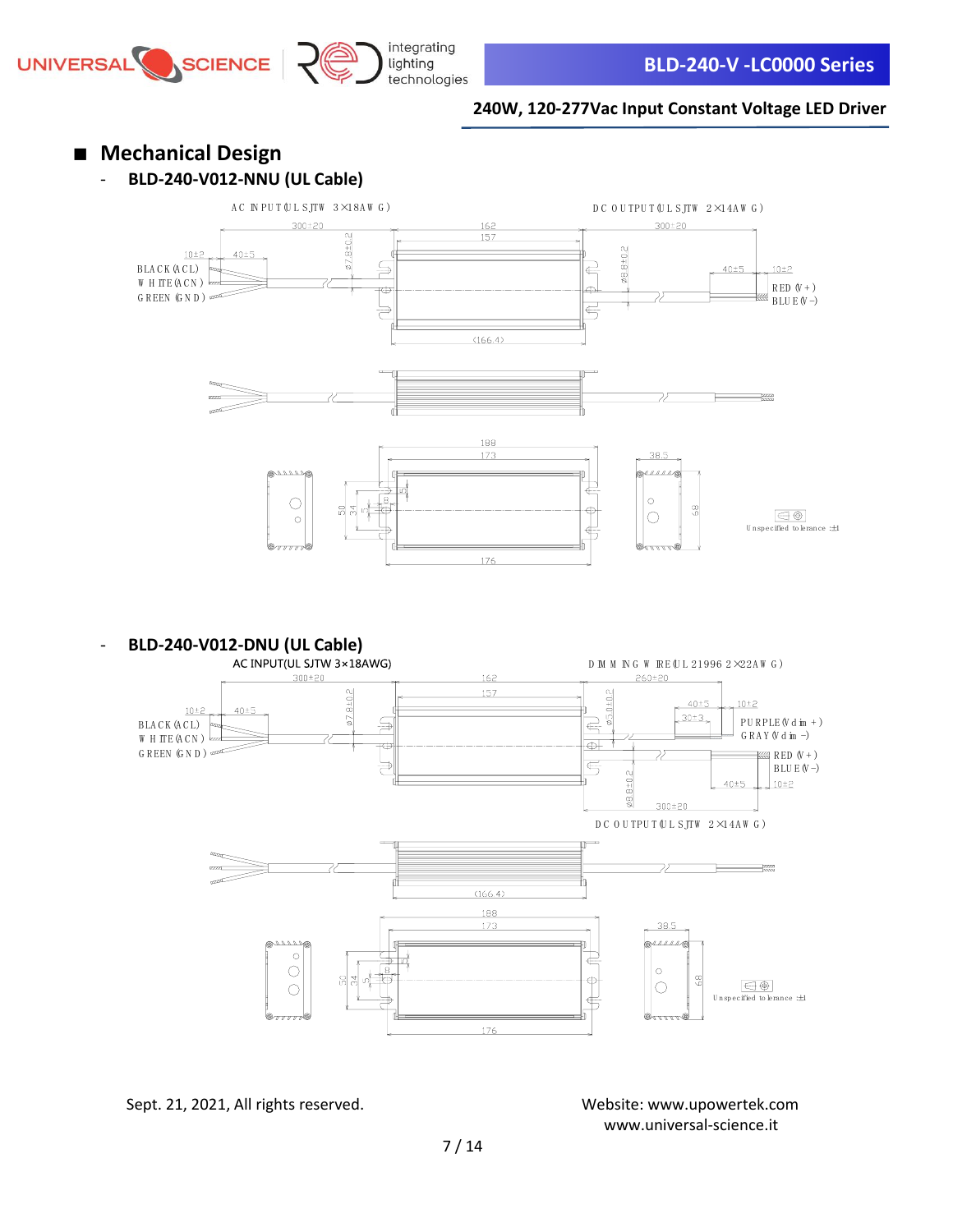





integrating

#### - **BLD-240-V012-MRU (UL Cable)**

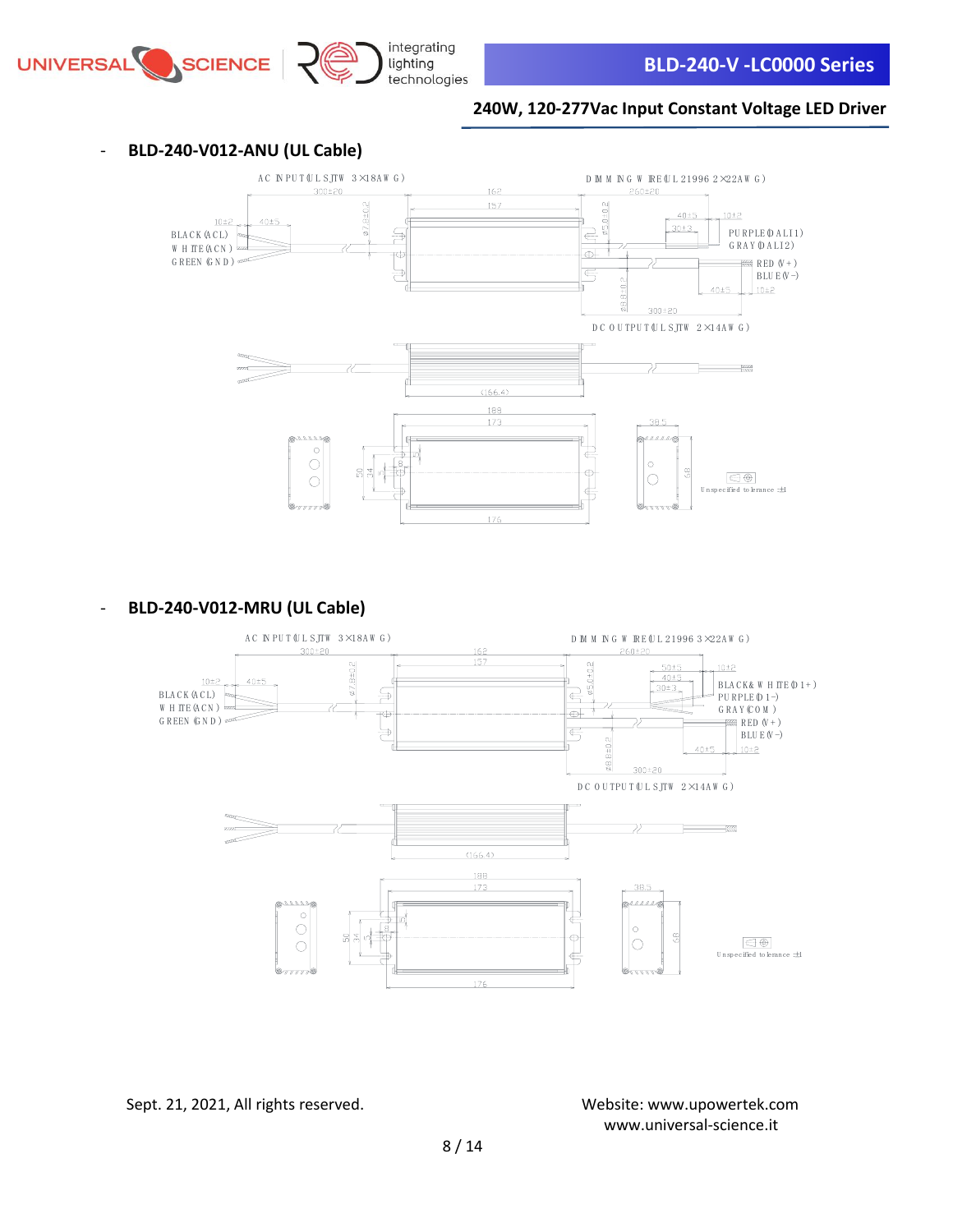





- **BLD-240-V012-DNS (VDE Cable)**



Sept. 21, 2021, All rights reserved. Website: [www.upowertek.com](http://www.upowertek.com/)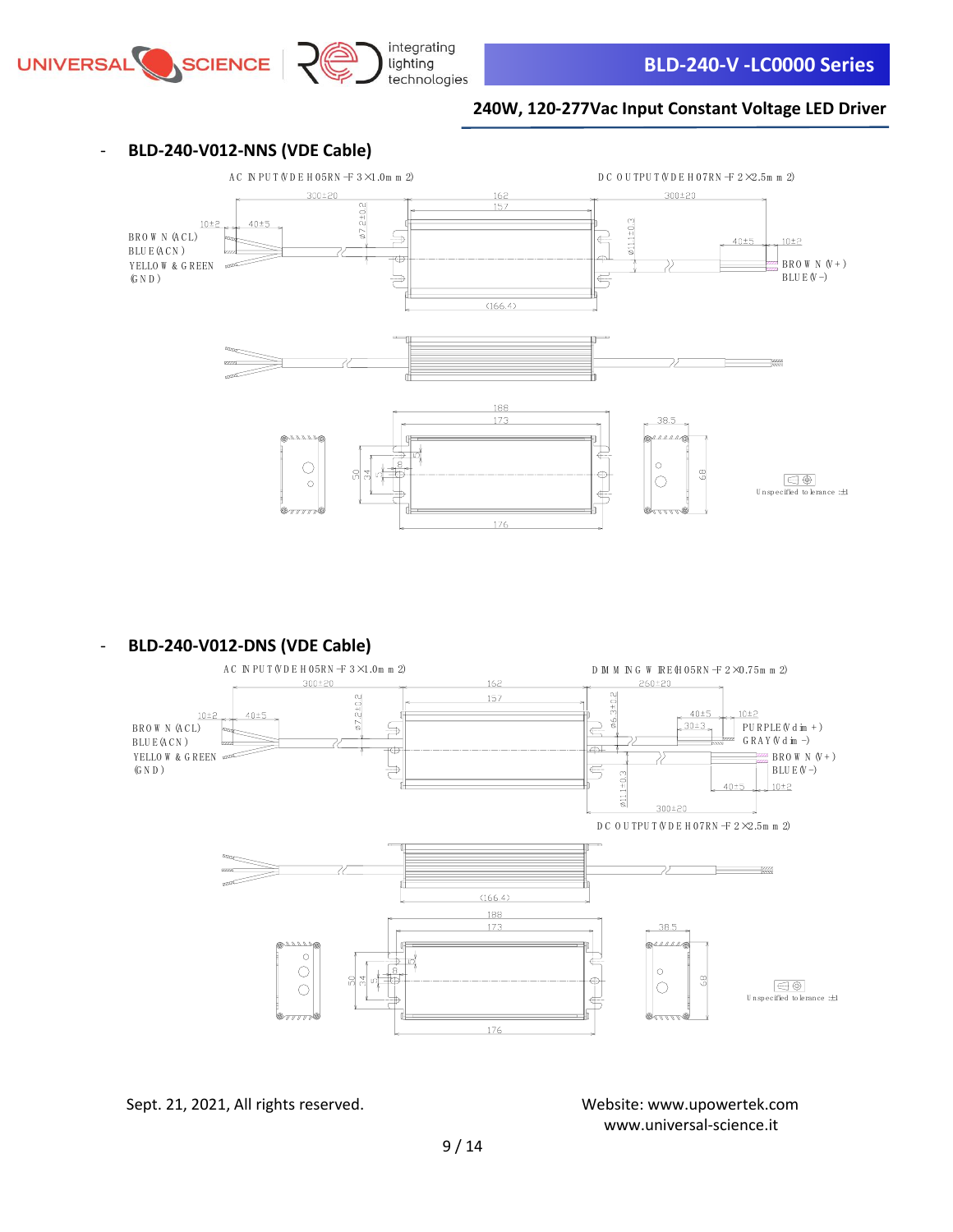

### - **BLD-240-V012-AN**S **(VDE Cable)**



### - **BLD-240-V012-MRS (VDE Cable)**



Sept. 21, 2021, All rights reserved. Website: [www.upowertek.com](http://www.upowertek.com/)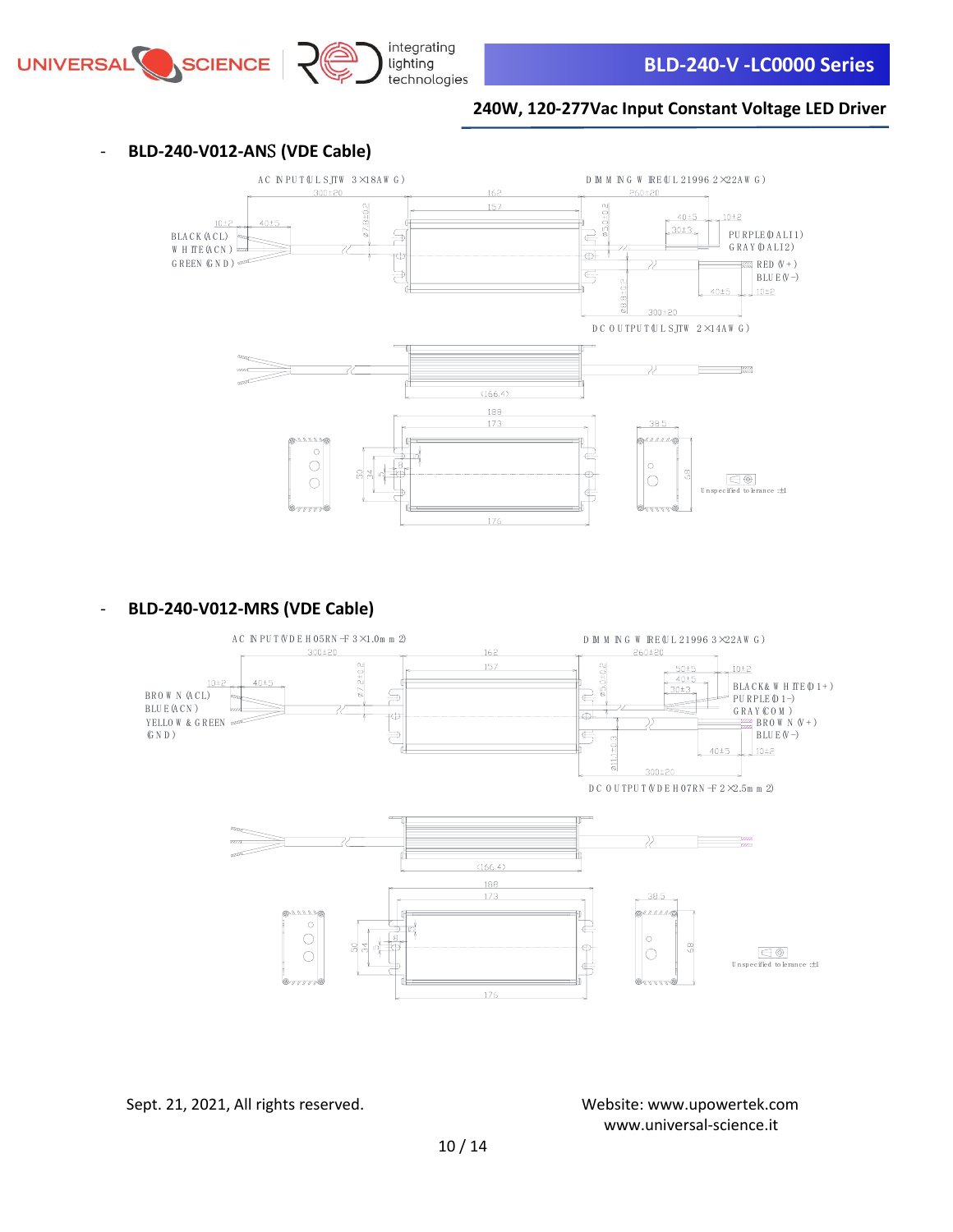



# - **BLD-240-Vxxx (024,048)-DNU (UL Cable)**



Sept. 21, 2021, All rights reserved. Website: [www.upowertek.com](http://www.upowertek.com/)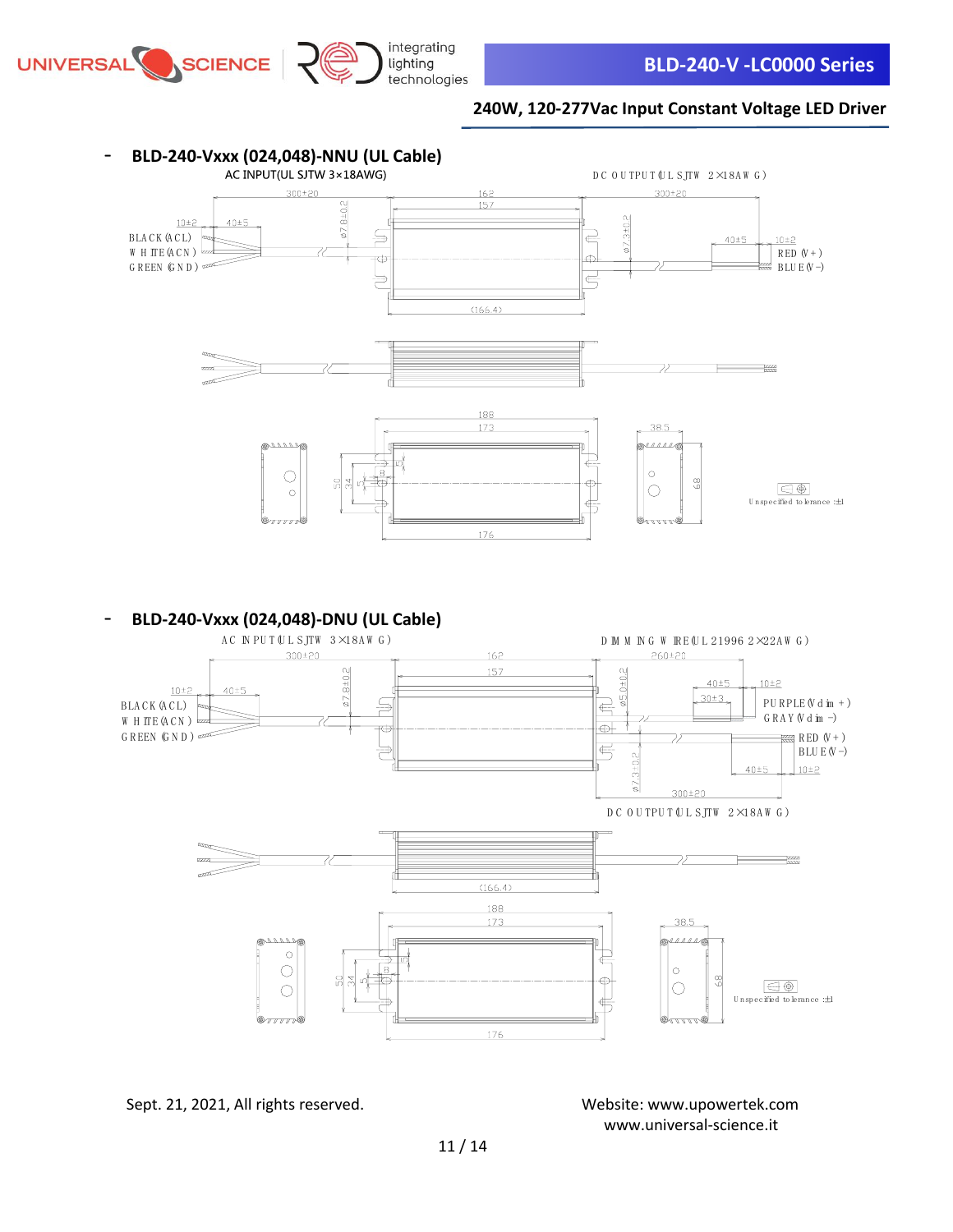



- **BLD-240-Vxxx (024,048)-MRU (UL Cable)**

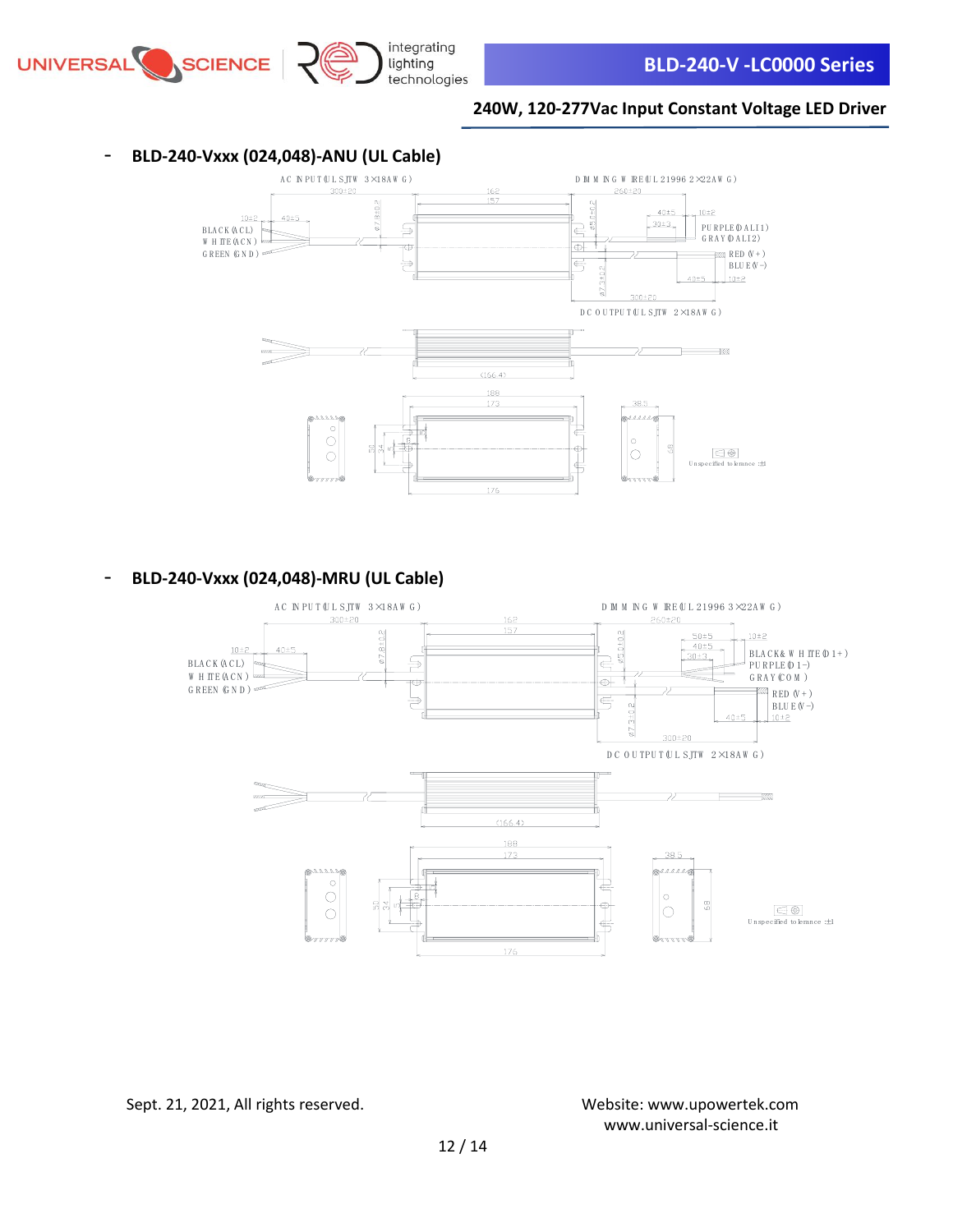

integrating

#### **240W, 120-277Vac Input Constant Voltage LED Driver**



- **BLD-240-Vxxx (024,048)-DNS (VDE Cable)**



Sept. 21, 2021, All rights reserved. Website: [www.upowertek.com](http://www.upowertek.com/)